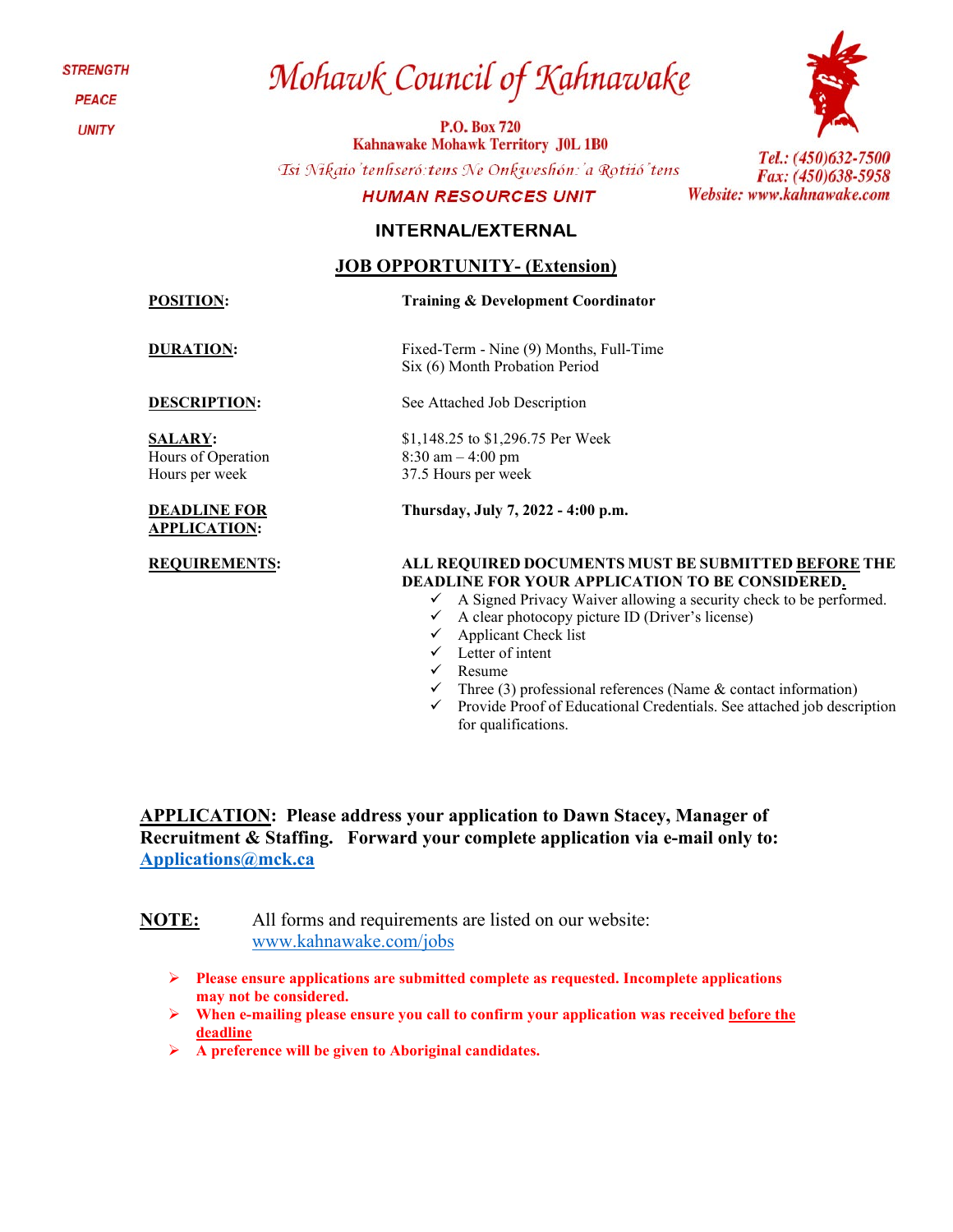### Mohawk Council of Kahnawake

**P.O. Box 720 Kahnawake Mohawk Territory J0L 1B0** Tsi Nikaio'tenhseró: tens Ne Onkweshón: 'a Rotiió' tens **HUMAN RESOURCES UNIT** 



Tel.: (450)632-7500 Fax: (450)638-5958 Website: www.kahnawake.com

| <b>Job Title:</b>  | Training and Development Coordinator |  |  |
|--------------------|--------------------------------------|--|--|
| Division:          | <b>Human Resources</b>               |  |  |
| <b>Reports To:</b> | Director of Human Resources          |  |  |
| Name of Incumbent: | TBD                                  |  |  |

#### **Purpose:**

Under the supervision of the Director of Human Resources, develops, oversees, and administers a sound Training & Development program that delivers the required resources, information, and training opportunities to the employees of the MCK aimed at providing the means to meet the needs of their position and department as well as assisting in their career development and aspirations.

To oversee the training budget, ensuring that funding is secured and always monitored, reports are made and submitted on a timely basis.

#### **Cultural Identity Attributes:**

Places a great amount of emphasis on teamwork. Will have a genuine interest & concern for fellow employee's success and will display this through a willingness and passion to mentor others. The candidate is highly committed and loyal to the organization and sees its success & long-term benefits gained from human resource development. Is creative, innovative, and is abreast of new trends and opportunities that will benefit the organization and its employees.

#### **Roles & Responsibilities:**

**To administer, oversee and develop the Human Resources Training & Development Program.**

- Researches and develops training program needs and requirements for the MCK.
- Develops and modifies a Training & Development Policy.
- Administers training programs in accordance with the policy.
- Plans and administers career and development training plans for new and existing employees.
- Compiles inventory of employee training needs (through performance appraisals, requests surveys, 5-year operational plans, unit strategic plans and other means).
- Ensures training requests coincide with job requirements or departmental & organizational goals.
- Reports training activities, and monthly/yearly statistics (# employees per year, per course, place, etc.) to Director of H.R. on a regular basis.
- Purchases resource books, audio and video materials, and other training resources.
- Controls and monitors training resources budget.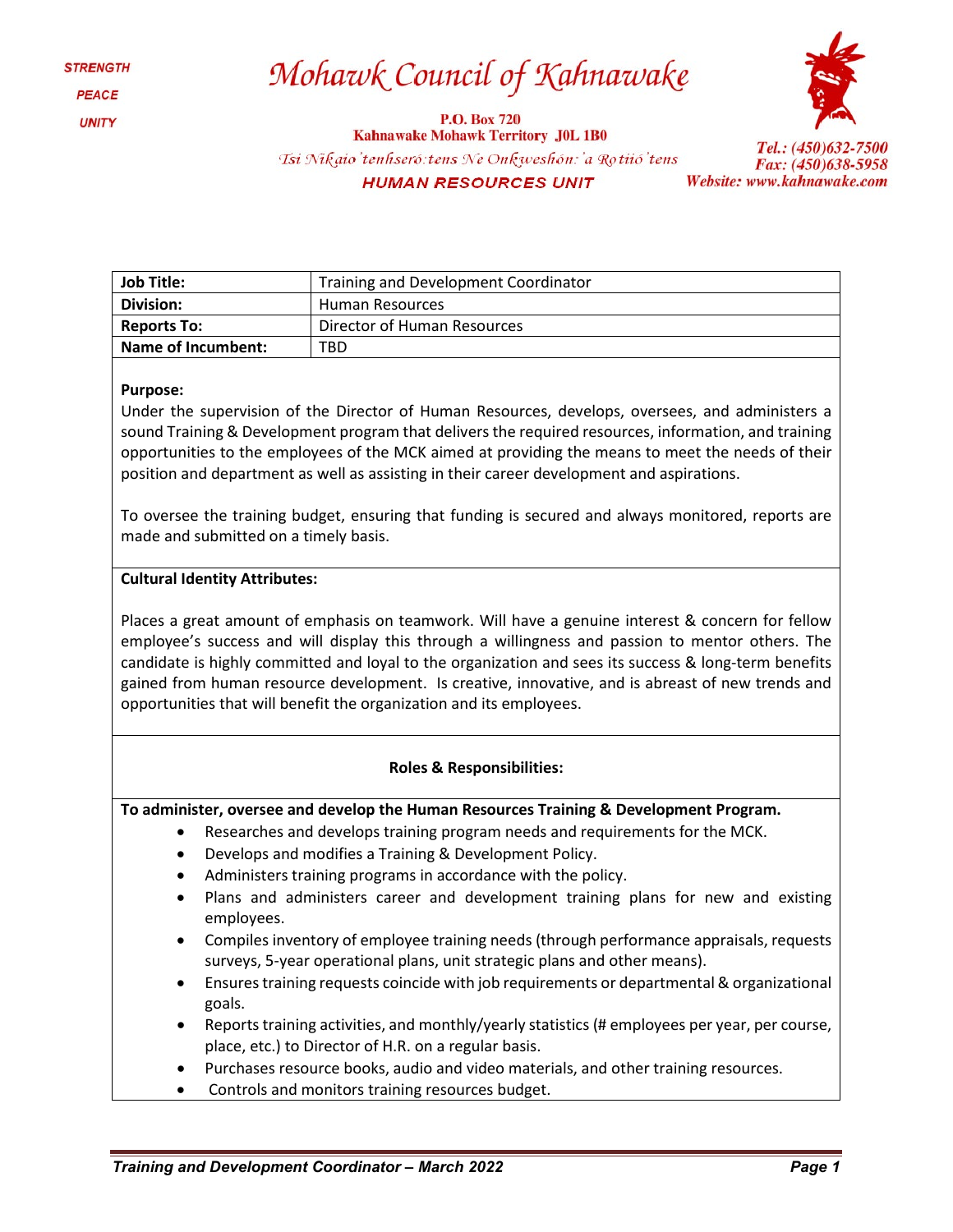## Mohawk Council of Kahnawake

**P.O. Box 720 Kahnawake Mohawk Territory J0L 1B0** Tsi Nikaio'tenhseró: tens Ne Onkweshón: 'a Rotiió'tens **HUMAN RESOURCES UNIT** 



- Ensures the development and promotion of a training resource library composed of resource books, audio & video materials.
- Provide information to employees on the training program.

**To coordinate Employee Training Programs aimed at ensuring that the professional aspirations and needs of The Mohawk Council of Kahnawake employees are recognized and addressed.**

- Researches and hires training providers.
- Coordinates all activities and arrangements required to deliver training program (i.e. scheduling, reserving of training facilities and equipment, refreshments) and any other requirements.
- Establishes contacts with training sources for training taking place outside the workplace.
- Notifies individuals of available training.
- Ensures all necessary information is properly communicated.
- Determines approval of funding of training for individual requests to attend training seminars.
- Makes the necessary activities and arrangements for employees taking training outside the workplace (i.e. registration, travel arrangements, obtain purchase order numbers, ensures invoices are approved and payment is made to training institution, request advances for travel, ensure expense report is made and submitted, ensuring substitutes for cancelled participants are found).
- Recommends the need to provide or fund training for specific groups.
- Prepares and presents workshops on various topics of interest and need.
- Follow up with employees to ensure the training was adequate.
- Track training taken by employees.
- Maintains an updated inventory of available training programs and courses.
- Create and maintain training database.
- Maintains training files.
- Provide an orientation/training program to new hires.

### **To oversee the Human Resources Training & Development Budget**

- Determines, prepares, and submits yearly 9016 Training budget.
- Searches for alternate funding sources for training.
- Prepares and submit yearly funding proposals for DIA submission.
- Keeps track of the funding received from DIA or other sources and provide year-end reports to sources.
- Approves funding for training by employees up to the maximum allowable rates as established.
- Ensures invoices are received, approved & submitted for payment
- Clarifies inconsistencies between invoices sent to accounting and the training company's records.
- Submits travel advances on behalf of the employee.
- Submits travel expense reports and ensure related supporting documentation are provided in accordance with the MCK Travel Policy.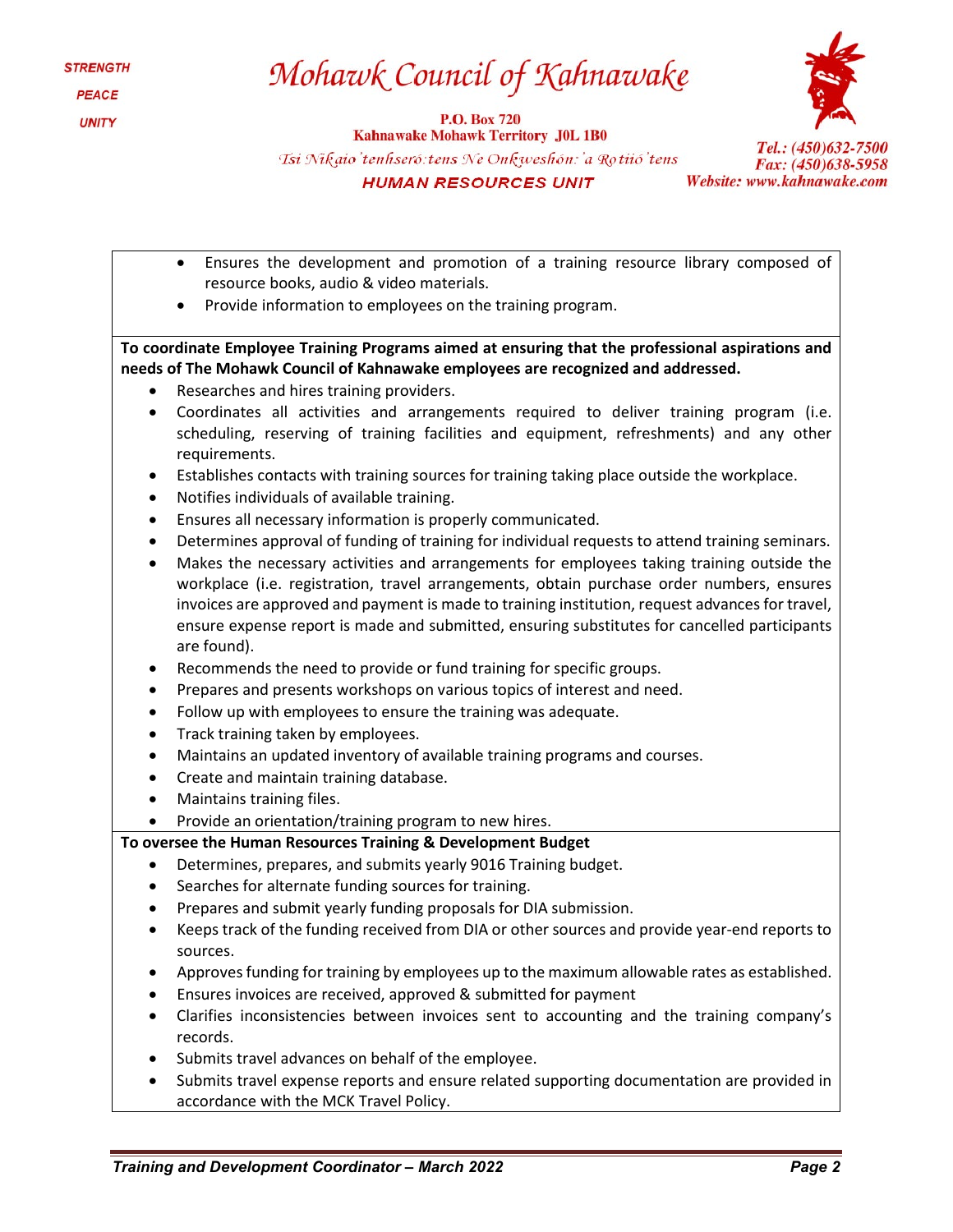## Mohawk Council of Kahnawake

**P.O. Box 720 Kahnawake Mohawk Territory J0L 1B0** Tsi Nikaio'tenhseró: tens Ne Onkweshón: 'a Rotiió'tens **HUMAN RESOURCES UNIT** 



Tel.: (450)632-7500 Fax: (450)638-5958 Website: www.kahnawake.com

- Tracks monthly budget and submit variance reports.
- Measure training in terms of cost/benefits.
- Establishes training contacts and collaborates with other organizations to meet client's needs.

*The statements herein reflect general details to describe the principal functions for this job and should not be considered an all-inclusive listing of work requirements. Individuals may perform other duties or be assigned projects associated with these responsibilities as directed by their immediate supervisor.*

#### **Decision Making Authority:**

- Decides on the appropriate training methods;
- Decides on the most beneficial training providers to suit the needs of the organization;
- Sets MCK training and development goals, objectives, and priorities in alignment with strategic plan;
- Decides on execution of the training and development plan;
- Decides on program requirements based on organizational needs;
- Sets standards and expectations for programming;
- Decides on program participation and feasibility;
- Decides on the needs and management of the training and development budget;
- Sets global competency and capacity benchmarks, decides on strategy to fill gaps, prioritizes based on needs and resources;

#### **Accountability:**

- The successful development and execution of the MCK Global employee training and development program;
- The continuous development of employees;
- The management of employee training and development programming, resources, and budget;
- Ensuring feasibility and participation in the employee training and development programming;
- Ensuring the continuous improvement of the organization;
- Conducting business with internal and external clients in a tactful, discrete, and courteous manner
- Maintain confidentiality;
- Adhering to the MCK Administration Manual-Personnel Policy and Kanien'kéha Language initiatives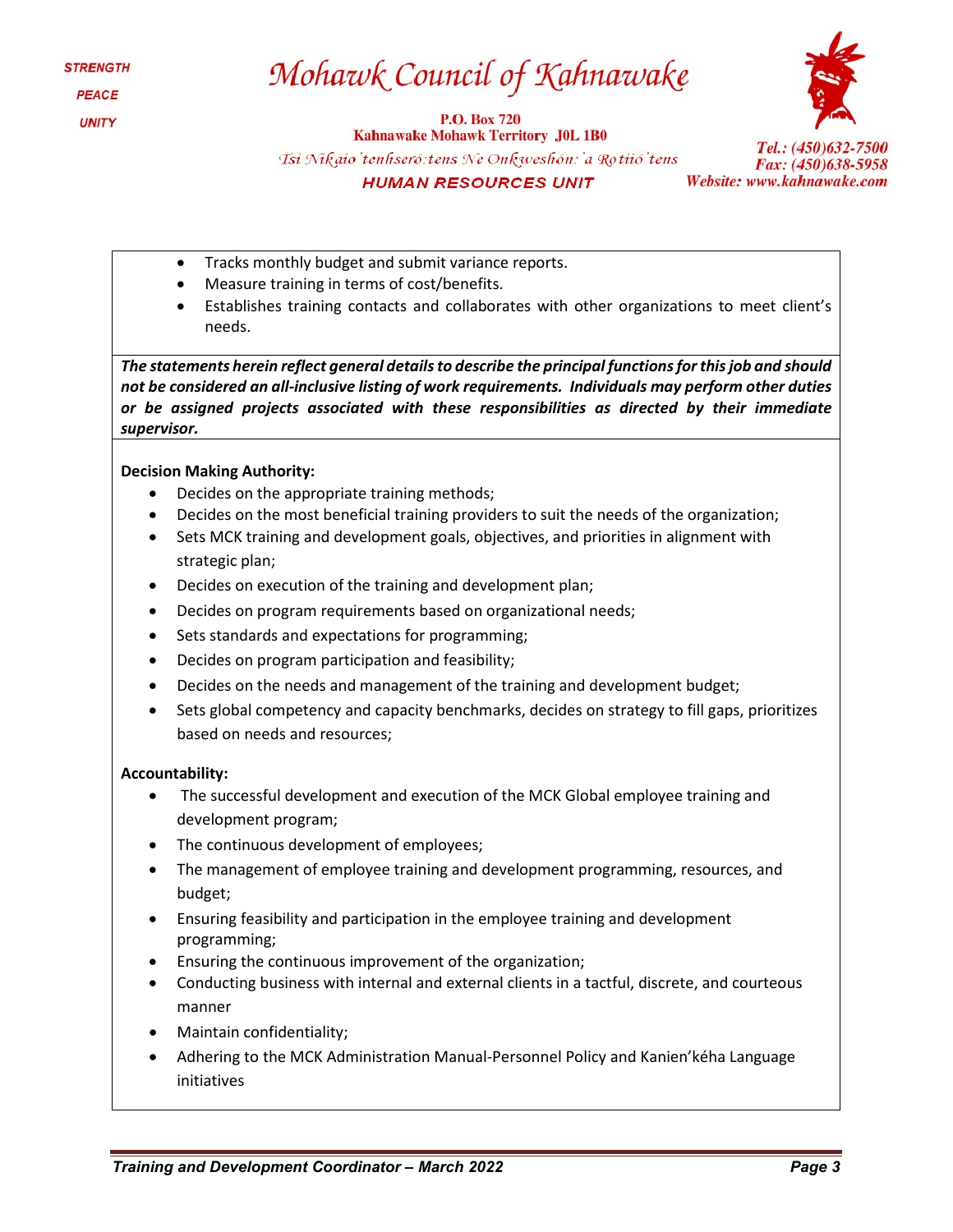## Mohawk Council of Kahnawake

**P.O. Box 720** 



**Kahnawake Mohawk Territory J0L 1B0** Tsi Nikaio'tenhseró: tens Ne Onkweshón: 'a Rotiió'tens **HUMAN RESOURCES UNIT** 

Tel.: (450)632-7500 Fax: (450)638-5958 Website: www.kahnawake.com

#### **Education & Experience:**

 $\triangleright$  Bachelor's Degree in Human Relations or a related field, plus one (1) year relevant experience;

OR

 $\triangleright$  DEC in Social Sciences or a related field, plus three (3) years relevant experience in the Indigenous research field;

OR

 $\triangleright$  High School Diploma, plus five (5) years relevant experience.

#### **Knowledge, Skills, Abilities and Other Attributes:**

- Knowledge of training and development theories and techniques;
- Strong research skills required to search for educational programs, institutions, and training providers;
- Knowledge/understanding of the various adult learning styles;
- Knowledge of external programs and available resources and the ability to tap into these resources would prove invaluable;
- Project management and research skills;
- Ability to work under pressure and stress;
- Strong oral and written communication and organizational skills;
- Skill in analyzing and evaluating various HR related issues;
- Knowledge of computerized information systems used in human resources applications;
- Strong interpersonal skills and the ability to effectively communicate with a wide range of individuals;
- Strong computer skills, to include database management, word processing, creating spreadsheets, e-mail, and the internet;
- Research, analytical, and critical thinking skills;
- Strong administrative and budgeting skills;
- Ability to communicate in the Kanien'kéha and French languages is an asset;
- The willingness to learn the Kanien'kéha language is required.

#### **Working Environment:**

- Five-day work week and work is performed in a typical interior/office environment;
- Moderate stress due to workload;
- Occasional overtime.